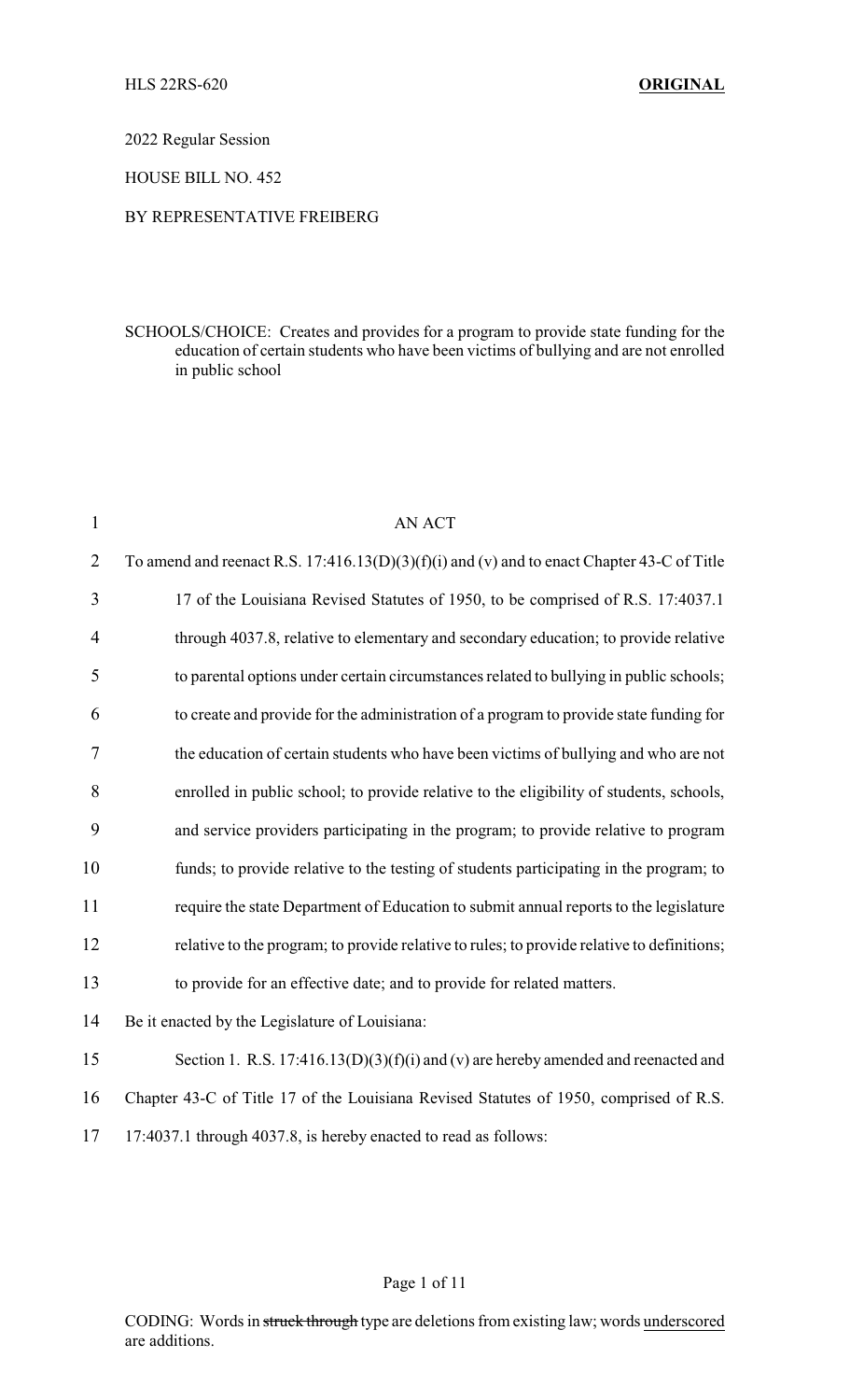| $\mathbf{1}$   | §416.13. Student code of conduct; requirement; bullying; prohibition; notice;          |
|----------------|----------------------------------------------------------------------------------------|
| $\overline{2}$ | reporting; accountability                                                              |
| 3              | $\ast$<br>*<br>*                                                                       |
| 4              | D. The State Board of Elementary and Secondary Education, in collaboration             |
| 5              | with the state Department of Education, shall develop and adopt rules and              |
| 6              | regulations to implement the provisions of this Section relative to the procedures and |
| 7              | processes to be used to report and investigate bullying and which shall include but    |
| 8              | not be limited to:                                                                     |
| 9              | $\ast$<br>$\ast$<br>∗                                                                  |
| 10             | (3) Investigation Procedure. The State Board of Elementary and Secondary               |
| 11             | Education shall develop and adopt a procedure for the investigation of reports of      |
| 12             | bullying of a student by another student. The procedure shall include the following:   |
| 13             | $\ast$<br>$\ast$<br>$\ast$                                                             |
| 14             | (f) Parental Relief. (i) If a parent, legal guardian, teacher, or other school         |
| 15             | official has made four two or more reports of separate instances of bullying, as       |
| 16             | provided in Paragraph (2) of this Subsection, and either no investigation pursuant to  |
| 17             | Paragraph (3) of this Subsection has occurred or no resolution that is acceptable to   |
| 18             | the parent or legal guardian has been reached, the parent or legal guardian with       |
| 19             | responsibility for decisions regarding the education of the victim about whom the      |
| 20             | report or reports have been made may exercise an option to apply for an education      |
| 21             | savings account as provided in Chapter 43-C of this Title or to have the student       |
| 22             | enroll in or attend another school operated by the governing authority of the public   |
| 23             | elementary or secondary school in which the student was enrolled on the dates when     |
| 24             | at least three one of the reports were was submitted as provided in Items (ii) through |
| 25             | (v) of this Subparagraph.                                                              |
| 26             | *<br>*<br>$\ast$                                                                       |
| 27             | (v) At the end of any school year, the parent or legal guardian may make a             |
| 28             | request to the governing authority of the school at which the student was enrolled     |
| 29             | when at least three one of the reports were was filed to transfer the student back to  |

# Page 2 of 11

CODING: Words in struck through type are deletions from existing law; words underscored are additions.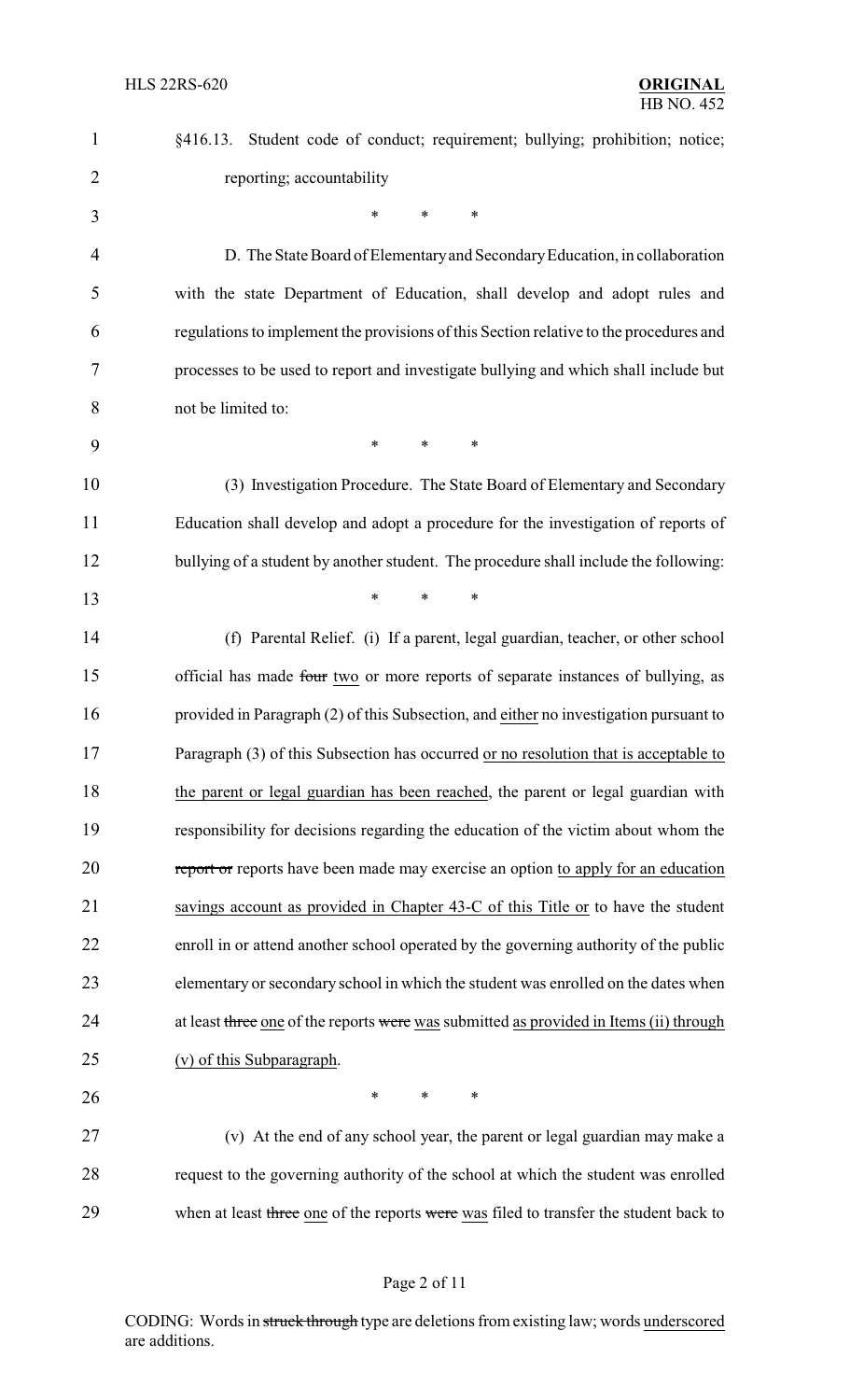| $\mathbf 1$ | the school. The governing authority shall make a seat available at the school at       |  |
|-------------|----------------------------------------------------------------------------------------|--|
| 2           | which the student was originally enrolled. No other schools shall qualify for transfer |  |
| 3           | under this Subparagraph.                                                               |  |
| 4           | $\ast$<br>$\ast$<br>*                                                                  |  |
| 5           | CHAPTER 43-C. EDUCATION SAVINGS ACCOUNT PROGRAM                                        |  |
| 6           | §4037.1. Definitions                                                                   |  |
| 7           | As used in this Chapter the following terms have the following meanings,               |  |
| 8           | unless the context clearly indicates otherwise:                                        |  |
| 9           | "Account" means an education account established pursuant to this<br>(1)               |  |
| 10          | Chapter and composed of state funds deposited on behalf of a student eligible to       |  |
| 11          | participate in the program.                                                            |  |
| 12          | (2) "Account funds" means the funds deposited into an account on behalf of             |  |
| 13          | a participating student.                                                               |  |
| 14          | (3) "Department" means the state Department of Education.                              |  |
| 15          | "Parent" means a parent, legal guardian, custodian, or other person or<br>(4)          |  |
| 16          | entity with legal authority to act on behalf of a student.                             |  |
| 17          | (5) "Participating school" means a nonpublic school participating in the               |  |
| 18          | program pursuant to the requirements of this Chapter.                                  |  |
| 19          | (6) "Participating student" means a student who has been determined to be              |  |
| 20          | eligible to participate in the program and for whom an account has been established    |  |
| 21          | pursuant to this Chapter.                                                              |  |
| 22          | "Program" means the program created by this Chapter.                                   |  |
| 23          | (8) "Qualified education expenses" means any of the following:                         |  |
| 24          | Tuition, fees, and textbooks required by a participating school or service<br>(a)      |  |
| 25          | provider.                                                                              |  |
| 26          | Tutoring services provided by an educator with a valid Louisiana<br>(b)                |  |
| 27          | teaching certificate.                                                                  |  |
| 28          | (c) Supplemental materials required by a course of study for a particular              |  |
| 29          | content area.                                                                          |  |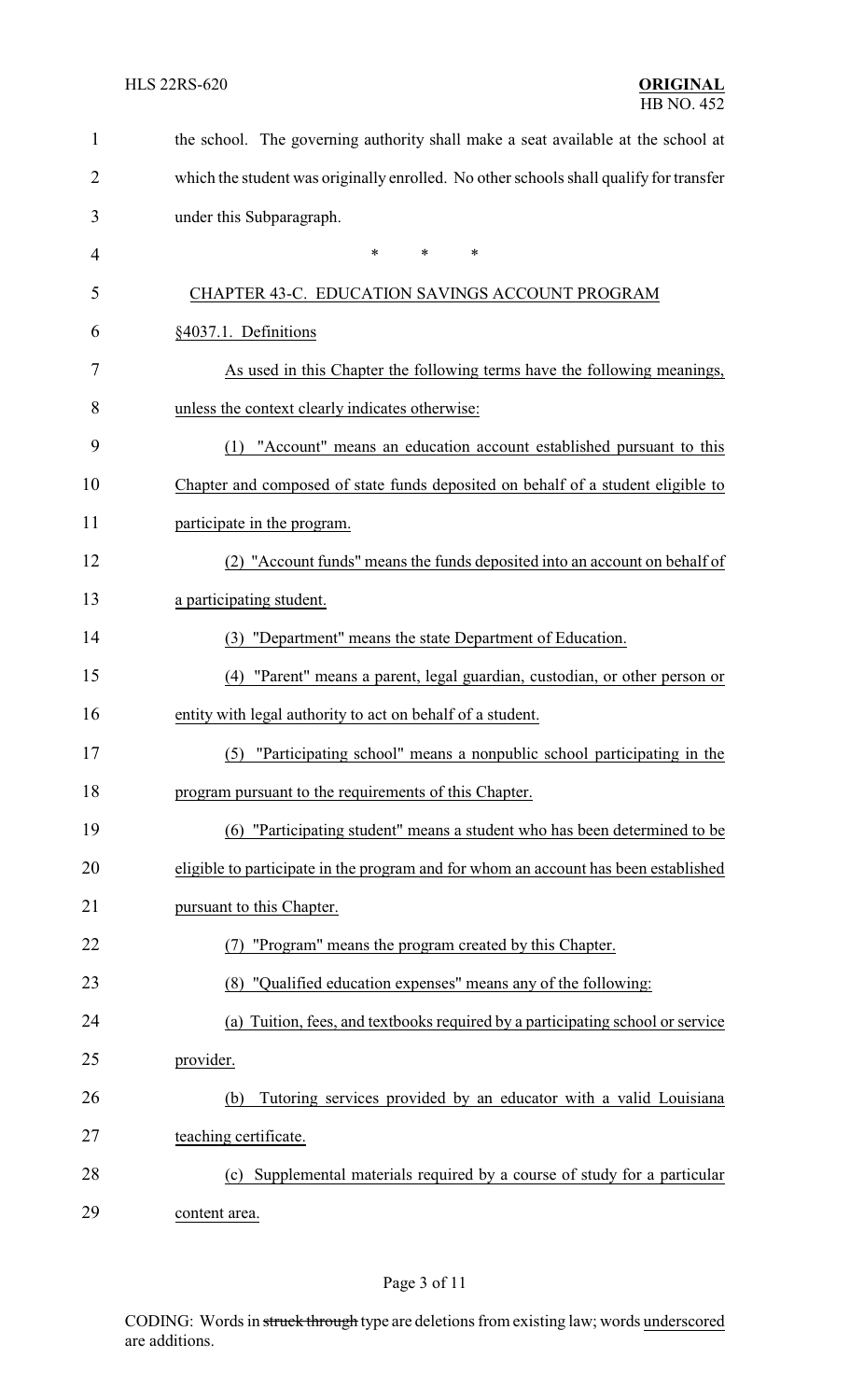| $\mathbf{1}$   | Technological devices used to meet the student's educational needs,<br>(d)            |  |  |
|----------------|---------------------------------------------------------------------------------------|--|--|
| $\overline{2}$ | subject to approval by the department or a licensed physician.                        |  |  |
| 3              | (9) "Resident school system" means the public school system in which the              |  |  |
| 4              | student would be enrolled based on his residence.                                     |  |  |
| 5              | (10) "Service provider" means a person or an entity other than a participating        |  |  |
| 6              | school that provides services that are covered as qualified education expenses.       |  |  |
| 7              | "State board" means the State Board of Elementary and Secondary<br>(11)               |  |  |
| 8              | Education.                                                                            |  |  |
| 9              | §4037.2. Program creation and administration; powers and duties of the State Board    |  |  |
| 10             | of Elementary and Secondary Education and state Department of Education;              |  |  |
| 11             | rules                                                                                 |  |  |
| 12             | The Education Savings Account Program is hereby created. The department               |  |  |
| 13             | shall administer the program, and the state board shall adopt rules and regulations   |  |  |
| 14             | for the administration of the program which shall, at minimum, provide for the        |  |  |
| 15             | following:                                                                            |  |  |
| 16             | Determination of the eligibility of students, participating schools, and<br>(1)       |  |  |
| 17             | service providers, including standards that schools and service providers shall meet  |  |  |
| 18             | as conditions of participation in the program.                                        |  |  |
| 19             | Audits of the program and accounts.                                                   |  |  |
| 20             | The authority of the department to deem any participating student<br>(3)              |  |  |
| 21             | ineligible for the program and to refer a case involving the misuse of account funds  |  |  |
| 22             | to the attorney general for investigation.                                            |  |  |
| 23             | (4) The authority of the department to contract with a nonprofit organization         |  |  |
| 24             | for the administration of the program or parts of the program.                        |  |  |
| 25             | §4037.3. Account funds                                                                |  |  |
| 26             | A. The department shall allocate to each account annually, from funds                 |  |  |
| 27             | appropriated or otherwise made available for the program, an amount equal to the      |  |  |
| 28             | state's per-pupil allocation to the resident school system as provided in the minimum |  |  |
| 29             | foundation program formula, considering all student characteristics.                  |  |  |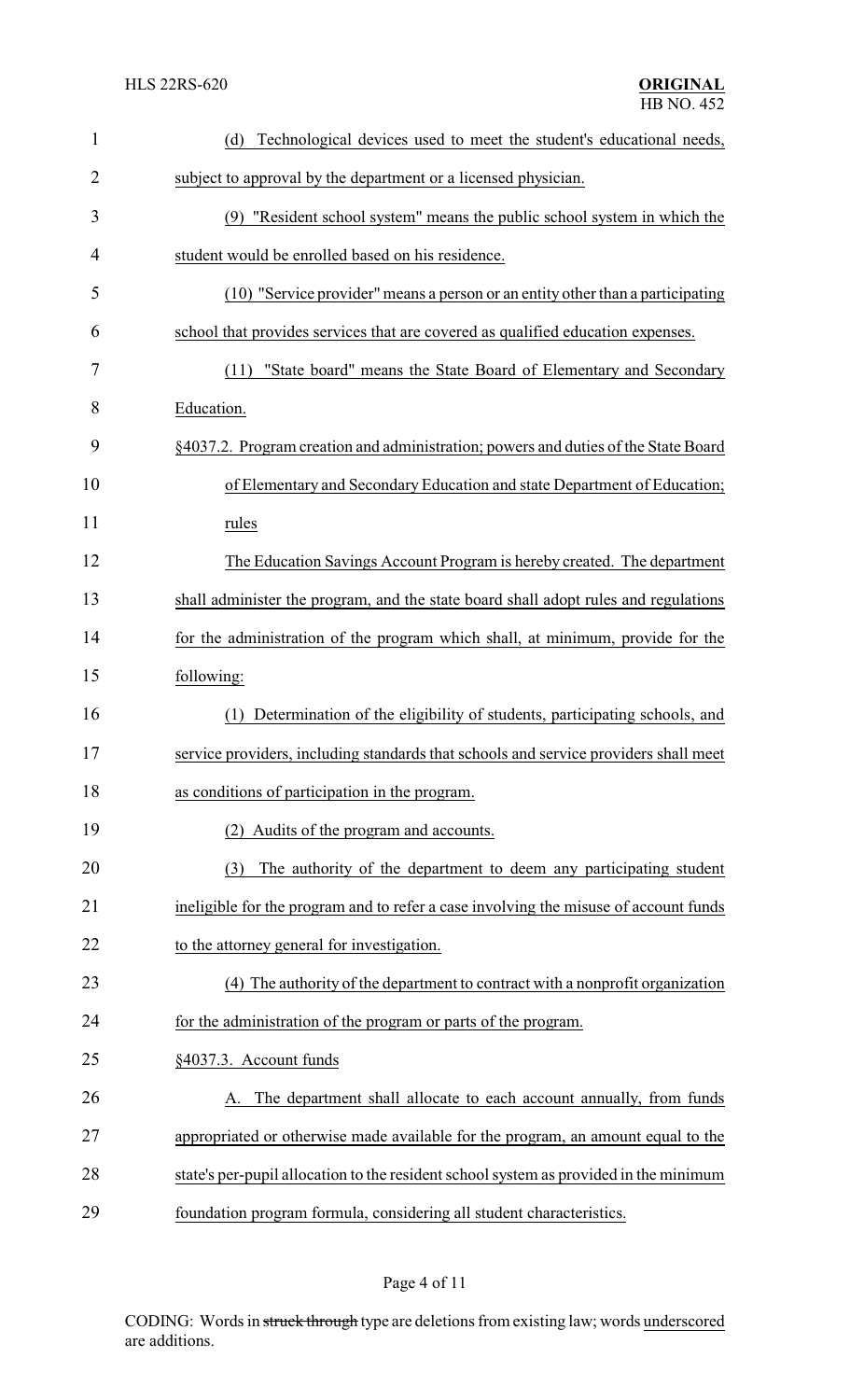| $\mathbf{1}$   | B. The department shall develop a system for parents to direct account funds            |
|----------------|-----------------------------------------------------------------------------------------|
| $\overline{2}$ | to participating schools and service providers by electronic funds transfer, automated  |
| 3              | clearing house transfer, the use of a debit card, or another system. The department     |
| 4              | may contract with a private financial management firm to manage the payment             |
| 5              | system.                                                                                 |
| 6              | C.(1) Account funds shall be used only for qualified education expenses for             |
| 7              | the participating student. Unused funds in an account, up to fifty percent of the total |
| 8              | funds deposited into the account for the current school year, shall be retained in the  |
| 9              | student's account for the following school year.                                        |
| 10             | (2) The account shall be closed and the funds in the account shall be returned          |
| 11             | to the state general fund if the student is determined to be no longer eligible, if an  |
| 12             | account has been inactive for two consecutive years, or if a parent fails to comply     |
| 13             | with the provisions of this Chapter or state board rules pertaining to the program.     |
| 14             | D. Account funds do not constitute taxable income of the parent of the                  |
| 15             | participating student and shall not be claimed as a credit, deduction, exemption, or    |
| 16             | rebate under Title 47 of the Louisiana Revised Statutes of 1950.                        |
| 17             | §4037.4. Student eligibility; initial and continuing                                    |
| 18             | A. A student is initially eligible for an account if he is eligible to enroll in        |
| 19             | kindergarten or was enrolled in a Louisiana public school during the previous school    |
| 20             | year and meets all of the following criteria:                                           |
| 21             | (1) He has been the victim of bullying under the conditions provided in R.S.            |
| 22             | 17:416.13(D)(3)(f)(i).                                                                  |
| 23             | The student's parent submits an application for an account to the<br>(2)                |
| 24             | department in accordance with program timelines.                                        |
| 25             | The student's parent signs an agreement promising all of the following:<br>(3)          |
| 26             | To provide an education for the participating student in at least the<br>(a)            |
| 27             | subjects of English language arts, mathematics, social studies, and science.            |
| 28             | (b) Not to enroll the student in a public school while participating in the             |
| 29             | program.                                                                                |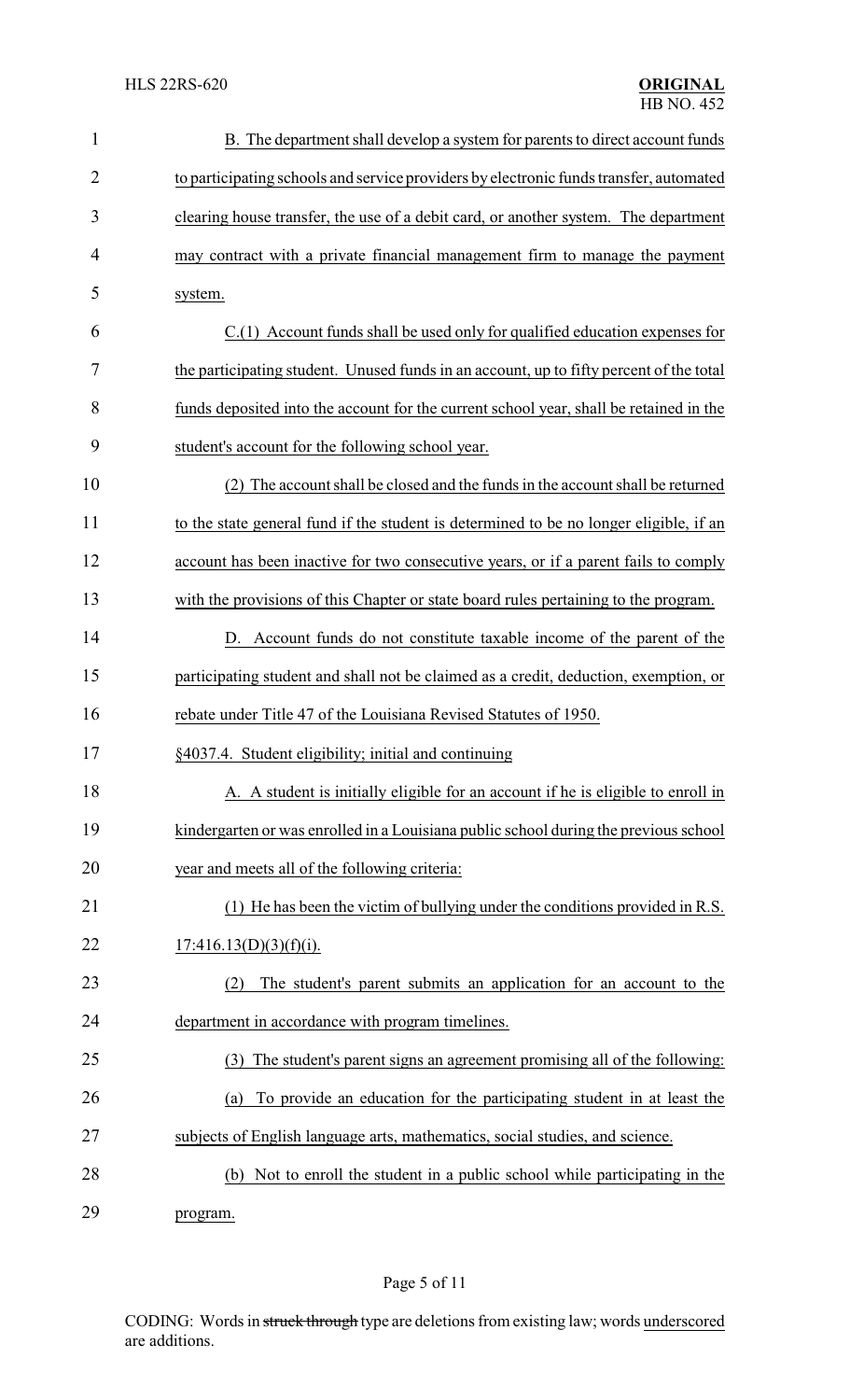| $\mathbf{1}$   | To use account funds only for qualified education expenses of the<br>(c)              |
|----------------|---------------------------------------------------------------------------------------|
| 2              | participating student.                                                                |
| 3              | (d) To comply with all program requirements.                                          |
| $\overline{4}$ | $B(1)$ The signed agreement pursuant to Paragraph $(A)(3)$ of this Section            |
| 5              | satisfies the compulsory school attendance requirements of R.S. 17:221.               |
| 6              | A participating student is eligible to continue to participate in the<br>(2)          |
| 7              | program until he enrolls in a public school, he receives a high school diploma or its |
| 8              | equivalent, or his account is closed.                                                 |
| 9              | C. A participating student shall not participate in any of the following              |
| 10             | concurrently with this program:<br>the Course Choice Program, the Student             |
| 11             | Scholarships for Educational Excellence Program, the School Choice Program for        |
| 12             | Certain Students with Exceptionalities, or the Tuition Donation Credit Program.       |
| 13             | §4037.5. Schools and service providers; eligibility; participation                    |
| 14             | A. To be eligible to participate in the program, a school shall meet all of the       |
| 15             | following criteria:                                                                   |
| 16             | (1) It has been approved, provisionally approved, or probationally approved           |
| 17             | by the state board pursuant to R.S. 17:11.                                            |
| 18             | (2) It is in compliance with the criteria set forth in Brumfield, et al. v. Dodd,     |
| 19             | et al., 425 F. Supp. 528 (E.D. La. 1977).                                             |
| 20             | It meets any other eligibility criteria set by the state board in program<br>(3)      |
| 21             | rules.                                                                                |
| 22             | The state board shall provide eligibility criteria for service providers in           |
| 23             | program rules.                                                                        |
| 24             | C. To be eligible to participate in the program, a school or service provider         |
| 25             | shall apply to the department to participate in the program and, if determined to be  |
| 26             | eligible, accept account funds for providing services covered as qualified education  |
| 27             | expenses.                                                                             |

# Page 6 of 11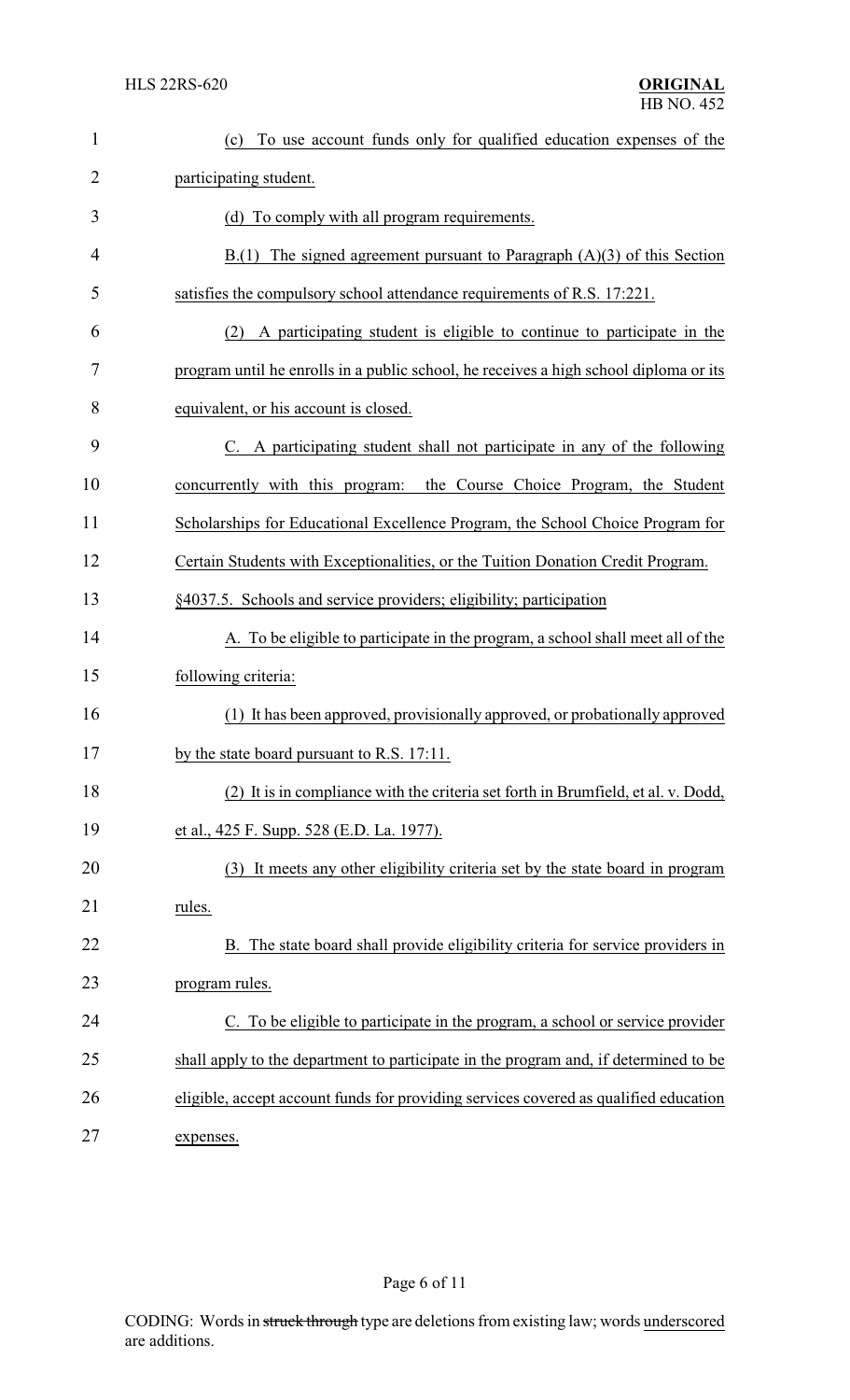| $\mathbf{1}$   | §4037.6. Student with exceptionalities                                                   |
|----------------|------------------------------------------------------------------------------------------|
| $\overline{2}$ | A. If a participating student enrolled in a participating school would have              |
| 3              | been entitled to receive special education services in the resident school system, his   |
| 4              | parent shall acknowledge in writing, as part of the program enrollment process, that     |
| 5              | the parent agrees to accept only such services as are available to all students enrolled |
| 6              | in the participating school.                                                             |
| 7              | B. A parent may make a parental placement to receive special education and               |
| 8              | related services from a participating school that has demonstrated the capacity to       |
| 9              | offer such services.                                                                     |
| 10             | $C(1)$ A participating school shall not discriminate against a child with                |
| 11             | special educational needs during the program admissions process. However, a              |
| 12             | participating school is required to offer only those services that it already provides   |
| 13             | or such services as necessary to assist students with special needs that it can provide  |
| 14             | with minor adjustments. A participating school may partner with the local school         |
| 15             | system to provide special education services.                                            |
| 16             | (2) Information regarding the services a participating school can provide and            |
| 17             | the services the resident school system can provide to children with special needs       |
| 18             | who are enrolled in a participating school shall be made available by the department     |
| 19             | to parents prior to the enrollment process.                                              |
| 20             | D. The department shall determine whether a participating school has a                   |
| 21             | demonstrated capacity to offer special education services. A participating school        |
| 22             | that desires to offer special education services shall inform the department of the      |
| 23             | types of student exceptionalities as defined in R.S. 17:1942 that the school is able to  |
| 24             | serve. The department may authorize the school to provide such services only if the      |
| 25             | school has existed and provided educational services to students with exceptionalities   |
| 26             | as defined in R.S. 17:1942, excluding students deemed to be gifted or talented, for      |
| 27             | at least two years prior to participation in the program, and such provision of services |
| 28             | is pursuant to an established program in place at the school that includes instruction   |
| 29             | by teachers holding appropriate certification in special education or other appropriate  |
|                |                                                                                          |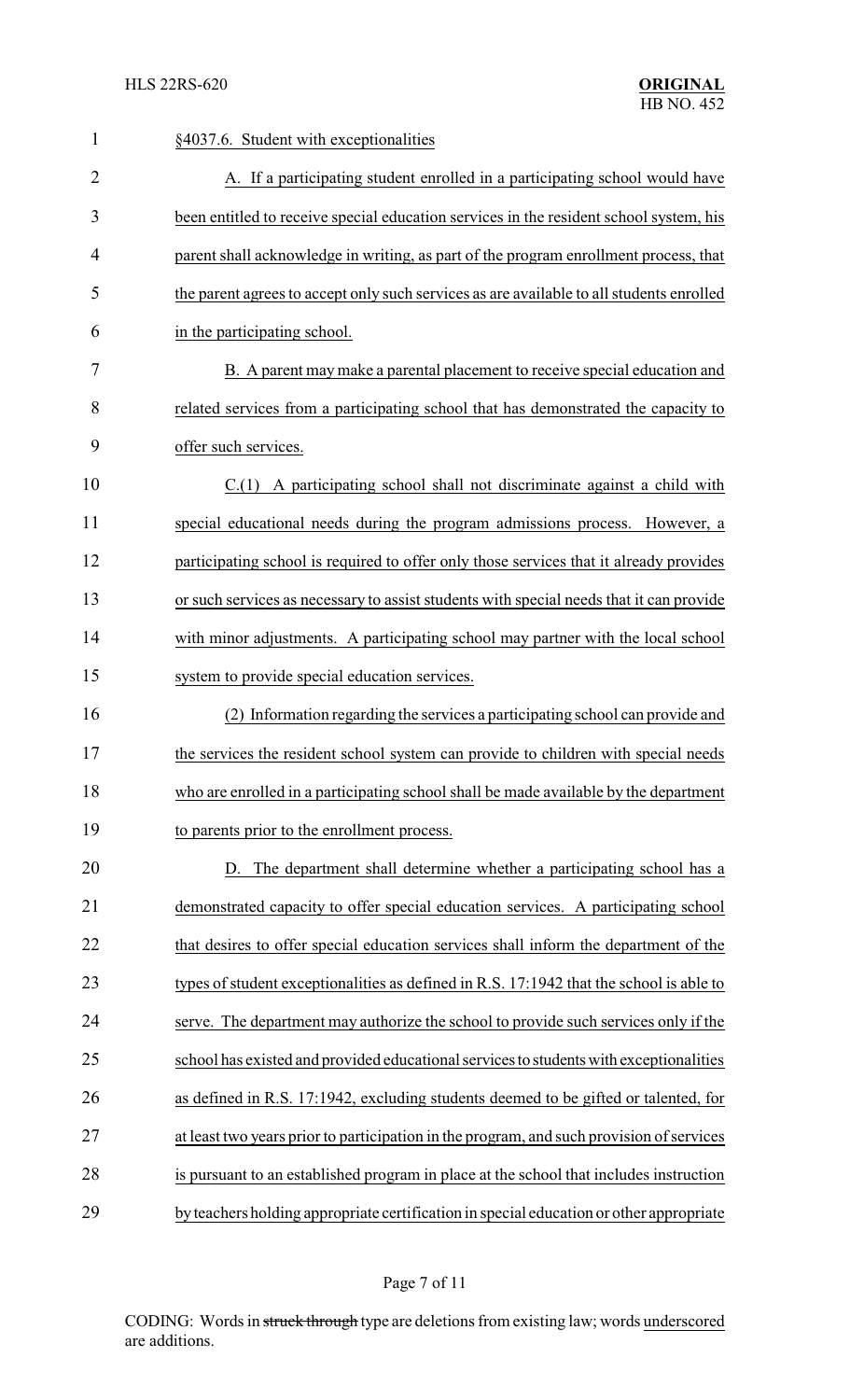| $\mathbf{1}$   | education or training as defined by the department and that is in accordance with a           |
|----------------|-----------------------------------------------------------------------------------------------|
| $\overline{2}$ | student's Individual Education Plan.                                                          |
| 3              | §4037.7. Testing                                                                              |
| 4              | A. The department shall develop a process for the annual administration of                    |
| 5              | either of the following to participating students:                                            |
| 6              | Any examination required pursuant to the school and district<br>(1)                           |
| 7              | accountability system at the prescribed grade level.                                          |
| 8              | (2) A nationally norm-referenced test or statewide assessment.                                |
| 9              | B. The department shall develop a process for the collection and aggregate                    |
| 10             | reporting of results and shall ensure that the results of such assessments are provided       |
| 11             | to parents of participating students.                                                         |
| 12             | §4037.8. Reports                                                                              |
| 13             | Not later than April thirtieth of each year, the department shall submit a                    |
| 14             | written report to the House Committee on Education, the Senate Committee on                   |
| 15             | Education, and the Joint Legislative Committee on the Budget regarding the                    |
| 16             | implementation of the program. The report, at a minimum, shall include the                    |
| 17             | following information:                                                                        |
| 18             | The total number of students participating in the program.                                    |
| 19             | A list of all participating schools and service providers.                                    |
| 20             | (3) The total student enrollment of each participating school, the number of                  |
| 21             | participating students enrolled in each school, and the percentage of the total               |
| 22             | enrollment of each school represented by program participants.                                |
| 23             | (4) Aggregate test result data for participating students.                                    |
| 24             | The percentage of funds used for each type of qualified education<br>(5)                      |
| 25             | expense.                                                                                      |
| 26             | (6) An analysis of the program's fiscal impact on the state and on local public               |
| 27             | school systems.                                                                               |
| 28             | Section 2. This Act shall become effective upon signature by the governor or, if not          |
| 29             | signed by the governor, upon expiration of the time for bills to become law without signature |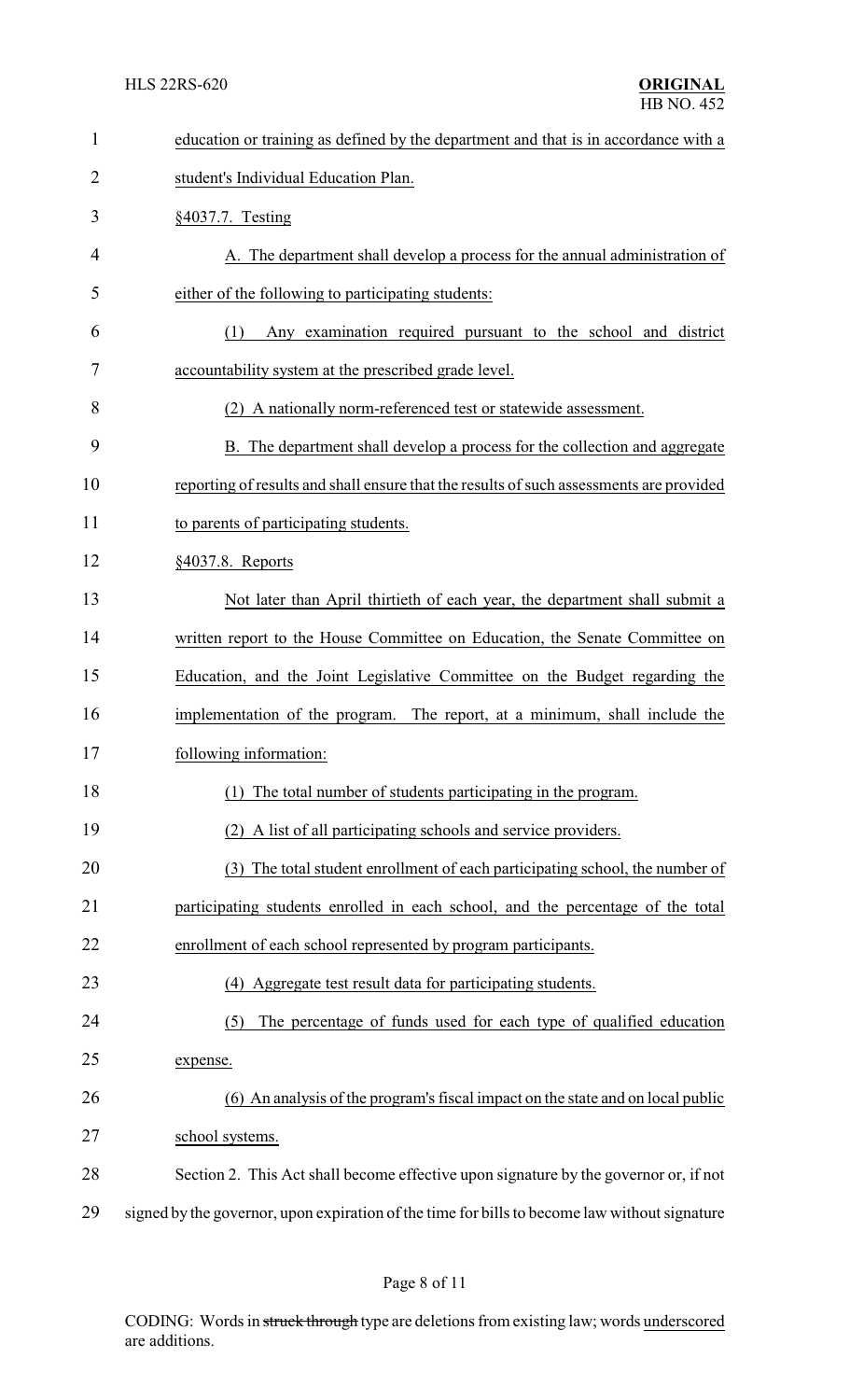- 1 by the governor, as provided by Article III, Section 18 of the Constitution of Louisiana. If
- 2 vetoed by the governor and subsequently approved by the legislature, this Act shall become
- 3 effective on the day following such approval.

## **DIGEST**

The digest printed below was prepared by House Legislative Services. It constitutes no part of the legislative instrument. The keyword, one-liner, abstract, and digest do not constitute part of the law or proof or indicia of legislative intent. [R.S. 1:13(B) and 24:177(E)]

| HB 452 Original | 2022 Regular Session | Freiberg |
|-----------------|----------------------|----------|
|                 |                      |          |

**Abstract:** Creates and provides for the administration of a program for the purpose of providing state funding for qualified education expenses for certain students who have been victims of bullying and who are not enrolled in a public school.

## **Bullying**

Present law provides specific protocols for reporting and investigating incidents of bullying in public schools. Grants a parent the option to have a student moved to another school if there have been at least four reports of separate instances of bullying and no investigation has occurred. Proposed law broadens the terms under which parents are granted this option as follows:

- (1) Lowers the threshold from four reports of bullying to two reports of bullying.
- (2) Provides that the lack of an acceptable resolution is a trigger for this option in addition to the lack of an investigation.

Proposed law, under the conditions provided in (1) and (2) above, provides the additional option of applying for an education savings account as provided in proposed law below.

## **Education Savings Account (ESA) Program; creation and administration**

Proposed law creates the Education Savings Account (ESA) Program for certain students who have been victims of bullying and provides for program administration by the state Dept. of Education (DOE) in accordance with State Board of Elementary and Secondary Education (BESE) rules which shall, at minimum, provide for:

- (1) Determination of eligibility of students, participating schools, and service providers.
- (2) Audits of the program and accounts.
- (3) DOE's authority to:
	- (a) Deem any participating student ineligible for the program and to refer cases of misuse of account funds to the attorney general for investigation.
	- (b) Contract with a nonprofit organization for the administration of the program or parts of the program.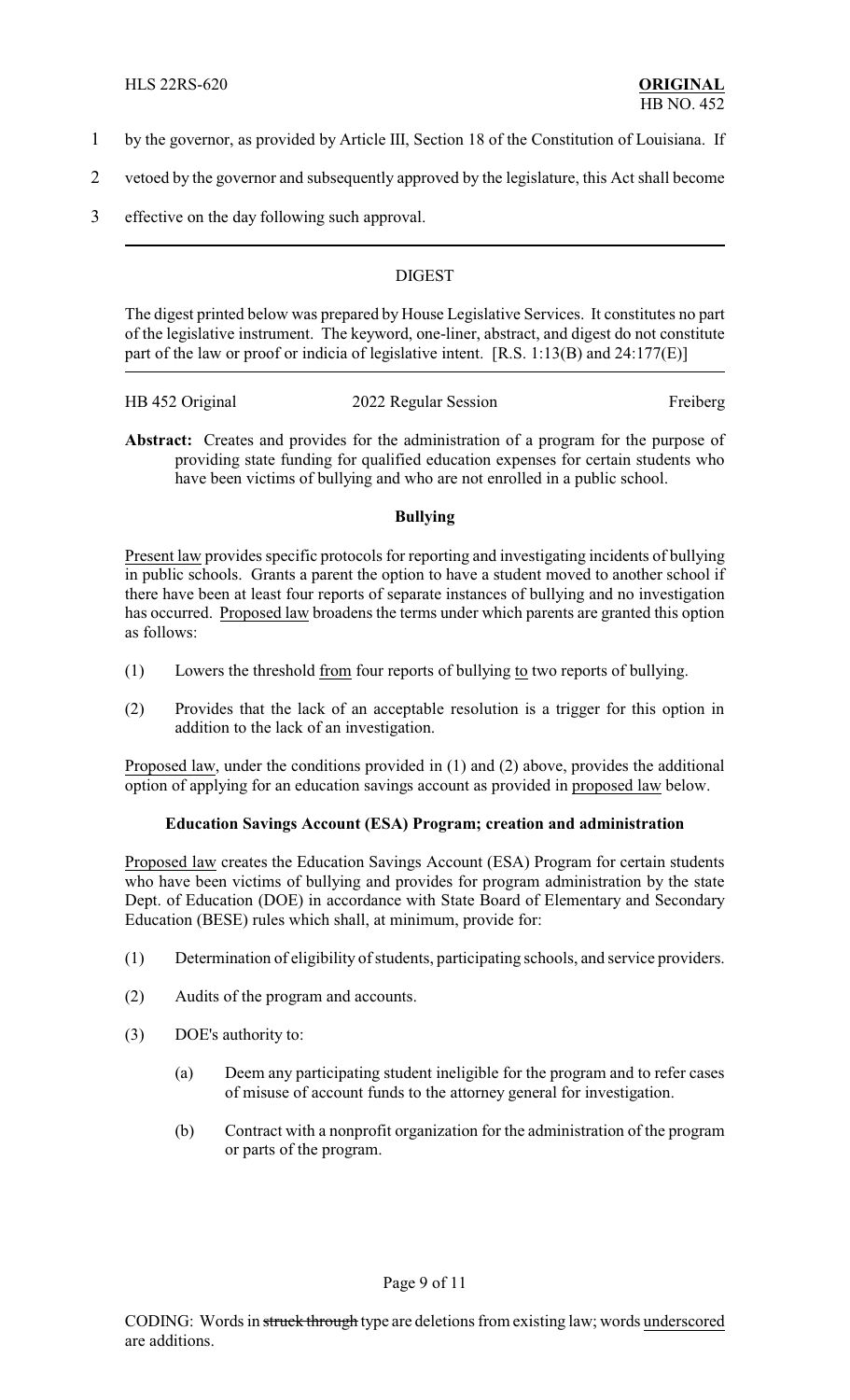#### **Funds**

Proposed law requires DOE to:

- (1) Allocate to each account annually, from funds appropriated or otherwise made available for the program, an amount equal to the state's per-pupil allocation as provided in the minimum foundation program (MFP) formula, considering all student characteristics.
- (2) Develop a system for parents to direct account funds to participating schools and service providers by electronic funds transfer, automated clearing house transfer, the use of a debit card, or another system.

Proposed law further provides as follows:

- (1) Limits authorized use of funds to qualified education expenses.
- (2) Unused funds in an account, up to 50% of the total funds deposited into the account for the current school year, shall remain in the account for the following school year.
- (3) The account shall be closed and the funds in the account shall be returned to the state general fund if a student is no longer eligible, if an account has been inactive for two consecutive years, or if a parent fails to comply with program requirements.
- (4) Account funds do not constitute taxable income and shall not be claimed as a credit, deduction, exemption, or rebate.

## **Eligibility; students**

Proposed law provides that a student shall be initially eligible for an account if he is eligible to enroll in kindergarten or was enrolled in a La. public school during the previous school year and meets all of the following criteria:

- (1) The student has been the victim of bullying, at least two separate reports have been made of separate instances of bullying, and either there has been no investigation or no resolution acceptable to the parents has been reached.
- (2) The student's parent submits a timely application.
- (3) The student's parent signs an agreement promising all of the following:
	- (a) To provide an education for the participating student in at least the subjects of English language arts, math, social studies, and science.
	- (b) Not to enroll the student in a public school while participating in the program.
	- (c) To use account funds only for qualified education expenses of the participating student.
	- (d) To comply with all program requirements.

Proposed law further provides that a participating student:

(1) Is eligible until he enrolls in a public school, he receives a high school diploma or its equivalent, or his account is closed.

## Page 10 of 11